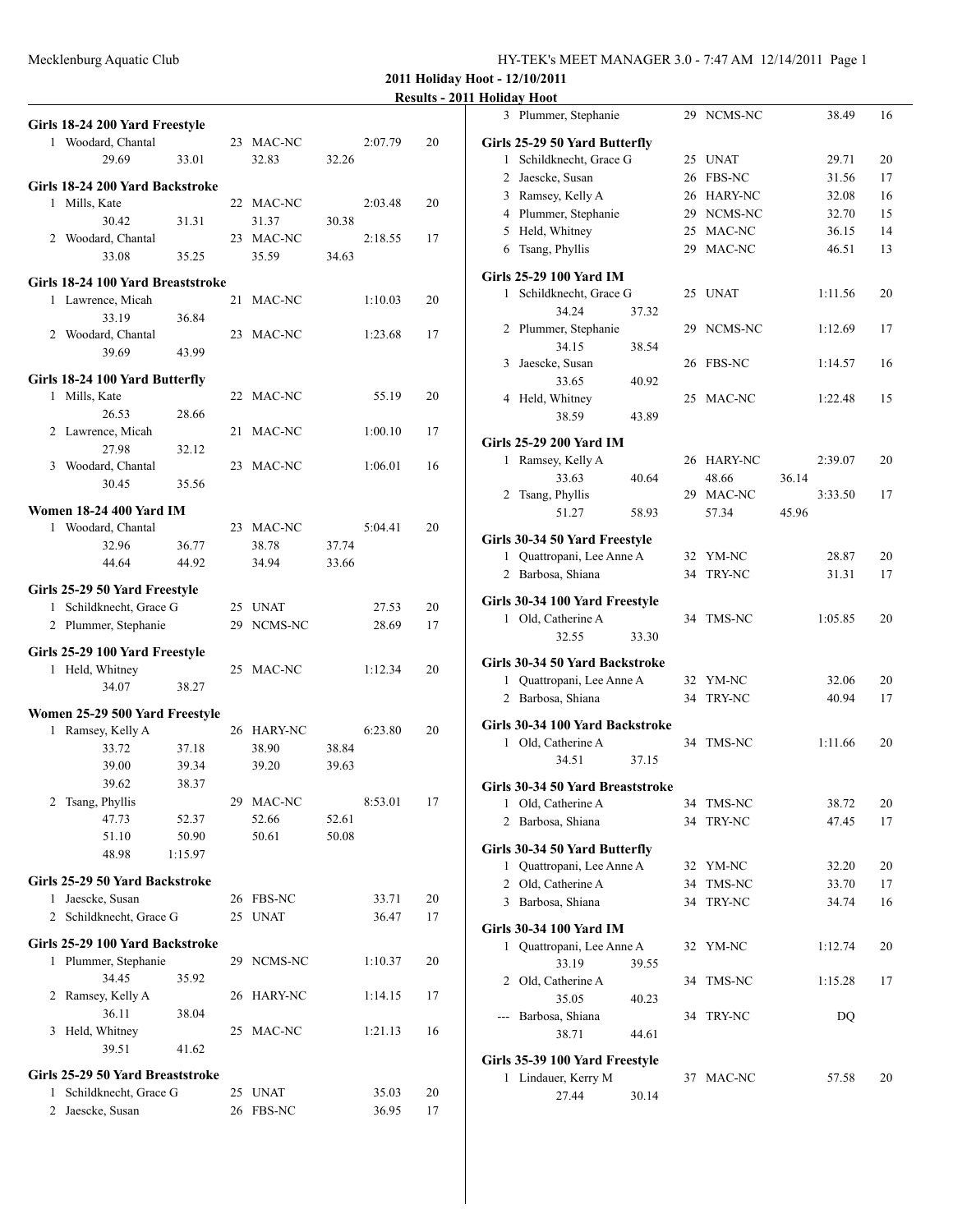Mecklenburg Aquatic Club

| HY-TEK's MEET MANAGER 3.0 - 7:47 AM 12/14/2011 Page 2 |  |  |
|-------------------------------------------------------|--|--|
|-------------------------------------------------------|--|--|

**2011 Holiday Hoot - 12/10/2011**

|                                                       |       |    |             |       |         | <b>Results</b> – 2 |
|-------------------------------------------------------|-------|----|-------------|-------|---------|--------------------|
| Girls 35-39 50 Yard Backstroke<br>1 Lindauer, Kerry M |       |    | 37 MAC-NC   |       | 31.45   | 20                 |
| Girls 35-39 100 Yard Breaststroke                     |       |    |             |       |         |                    |
| 1 Lindauer, Kerry M<br>34.13                          | 39.03 |    | 37 MAC-NC   |       | 1:13.16 | 20                 |
|                                                       |       |    |             |       |         |                    |
| Girls 35-39 50 Yard Butterfly<br>1 Lindauer, Kerry M  |       |    | 37 MAC-NC   |       | 28.92   | 20                 |
| Girls 35-39 100 Yard IM                               |       |    |             |       |         |                    |
| 1 Lindauer, Kerry M                                   |       |    | 37 MAC-NC   |       | 1:06.01 | 20                 |
| 30.57                                                 | 35.44 |    |             |       |         |                    |
|                                                       |       |    |             |       |         |                    |
| Girls 40-44 50 Yard Freestyle                         |       |    |             |       |         |                    |
| 1 Cleven, Detra R                                     |       |    | 42 BSC-T-NC |       | 28.36   | 20                 |
| 2 Rhodes, JerrieLynn                                  |       |    | 44 MAC-NC   |       | 29.50   | 17                 |
| 3 Bodin, Sarah G                                      |       |    | 42 NCMS-NC  |       | 29.88   | 16                 |
|                                                       |       |    |             |       |         |                    |
| Girls 40-44 100 Yard Freestyle                        |       |    |             |       |         |                    |
| 1 Wooten, Sharon L                                    |       |    | 42 FBM-NC   |       | 1:10.35 | 20                 |
| 33.74                                                 | 36.61 |    |             |       |         |                    |
| 2 Dempsey, Michelle R                                 |       | 41 | MAC-NC      |       | 1:11.10 | 17                 |
| 34.31                                                 | 36.79 |    |             |       |         |                    |
| 3 Thomas, Nicole R                                    |       |    | 40 YSST-NC  |       | 1:27.16 | 16                 |
| 42.16                                                 | 45.00 |    |             |       |         |                    |
|                                                       |       |    |             |       |         |                    |
| Women 40-44 500 Yard Freestyle                        |       |    |             |       |         |                    |
| 1 Wooten, Sharon L                                    |       |    | 42 FBM-NC   |       | 6:52.11 | 20                 |
| 37.42                                                 | 41.03 |    | 41.89       | 42.64 |         |                    |
| 42.41                                                 | 42.09 |    | 42.33       | 42.63 |         |                    |
| 41.23                                                 | 38.44 |    |             |       |         |                    |
| 2 Thomas, Nicole R                                    |       |    | 40 YSST-NC  |       | 8:14.50 | 17                 |
| 45.13                                                 | 48.75 |    | 50.62       |       |         |                    |
|                                                       | 49.82 |    | 50.40       | 50.00 |         |                    |
| 49.35                                                 | 48.14 |    |             |       |         |                    |
| 3 McGrory, Elizabeth F                                |       |    | 43 MAC-NC   |       | 8:56.98 | 16                 |
| 43.37                                                 | 50.72 |    | 1:47.77     |       |         |                    |
|                                                       | 56.45 |    | 56.24       | 55.87 |         |                    |
| 56.12                                                 |       |    |             |       |         |                    |
|                                                       |       |    |             |       |         |                    |
| 4 Sciepko, Laura                                      |       |    | 43 MAC-NC   |       | 9:16.83 | 15                 |
| 50.23                                                 | 55.50 |    | 56.17       | 56.73 |         |                    |
| 56.72                                                 | 56.11 |    | 56.43       | 55.93 |         |                    |
| 57.15                                                 | 55.86 |    |             |       |         |                    |
| Girls 40-44 50 Yard Backstroke                        |       |    |             |       |         |                    |
| 1 Rhodes, JerrieLynn                                  |       |    | 44 MAC-NC   |       | 35.39   | 20                 |
| 2 Wooten, Sharon L                                    |       | 42 | FBM-NC      |       | 39.46   | 17                 |
| 3 Thomas, Nicole R                                    |       |    | 40 YSST-NC  |       | 49.04   | 16                 |
|                                                       |       |    |             |       |         |                    |
| Girls 40-44 100 Yard Backstroke                       |       |    |             |       |         |                    |
| 1 Dempsey, Michelle R                                 |       | 41 | MAC-NC      |       | 1:21.68 | 20                 |
| 40.51                                                 | 41.17 |    |             |       |         |                    |
|                                                       |       |    |             |       |         |                    |
| Girls 40-44 100 Yard Breaststroke                     |       |    |             |       |         |                    |
| 1 Cleven, Detra R                                     |       |    | 42 BSC-T-NC |       | 1:19.39 | 20                 |
| 37.64                                                 | 41.75 |    |             |       |         |                    |
| Girls 40-44 200 Yard Breaststroke                     |       |    |             |       |         |                    |
| 1 Kam, Lynn                                           |       |    | 44 MAC-NC   |       | 3:06.50 | 20                 |
|                                                       |       |    |             |       |         |                    |
| 44.08                                                 | 47.90 |    | 47.58       | 46.94 |         |                    |

|              | Girls 40-44 50 Yard Butterfly    |       |    |               |       |         |    |
|--------------|----------------------------------|-------|----|---------------|-------|---------|----|
|              | 1 Rhodes, JerrieLynn             |       |    | 44 MAC-NC     |       | 35.65   | 20 |
|              | 2 Wooten, Sharon L               |       |    | 42 FBM-NC     |       | 39.45   | 17 |
|              | Girls 40-44 100 Yard Butterfly   |       |    |               |       |         |    |
|              | 1 Cleven, Detra R                |       |    | 42 BSC-T-NC   |       | 1:09.47 | 20 |
|              | 32.05                            | 37.42 |    |               |       |         |    |
|              | 2 Bodin, Sarah G                 |       |    | 42 NCMS-NC    |       | 1:15.79 | 17 |
|              |                                  |       |    |               |       |         |    |
|              | 34.68                            | 41.11 |    |               |       |         |    |
|              | Girls 40-44 200 Yard Butterfly   |       |    |               |       |         |    |
|              | 1 Kam, Lynn                      |       |    | 44 MAC-NC     |       | 2:55.19 | 20 |
|              | 39.04                            | 44.97 |    | 45.93         | 45.25 |         |    |
|              |                                  |       |    |               |       |         |    |
|              | Girls 40-44 100 Yard IM          |       |    |               |       |         |    |
|              | 1 Bodin, Sarah G                 |       |    | 42 NCMS-NC    |       | 1:15.37 | 20 |
|              | 34.55                            | 40.82 |    |               |       |         |    |
|              | 2 Rhodes, JerrieLynn             |       |    | 44 MAC-NC     |       | 1:17.77 | 17 |
|              | 36.19                            | 41.58 |    |               |       |         |    |
|              | 3 Wooten, Sharon L               |       | 42 | FBM-NC        |       | 1:24.59 | 16 |
|              | 41.18                            | 43.41 |    |               |       |         |    |
|              | Girls 40-44 200 Yard IM          |       |    |               |       |         |    |
|              | 1 Cleven, Detra R                |       |    | 42 BSC-T-NC   |       | 2:37.25 | 20 |
|              | 33.48                            | 42.51 |    | 45.77         | 35.49 |         |    |
|              |                                  |       |    |               |       |         |    |
|              | Women 40-44 400 Yard IM          |       |    |               |       |         |    |
| $\mathbf{1}$ | Kam, Lynn                        |       |    | 44 MAC-NC     |       | 5:59.21 | 20 |
|              | 40.57                            | 46.23 |    | 46.40         | 46.96 |         |    |
|              | 49.93                            | 49.53 |    | 40.40         | 39.19 |         |    |
|              | Girls 45-49 50 Yard Freestyle    |       |    |               |       |         |    |
|              | 1 Dore, Mary                     |       |    | 48 MAC-NC     |       | 29.39   | 20 |
|              | 2 Tobias, Blue B                 |       |    | 48 UNAT       |       | 40.03   | 17 |
|              | 3 Glaeser, Colette M             |       | 48 | MAC-NC        |       | 42.02   | 16 |
|              |                                  |       |    |               |       |         |    |
|              | Girls 45-49 100 Yard Freestyle   |       |    |               |       |         |    |
|              | 1 Wolff, Celia A                 |       |    | 45 FBS-NC     |       | 1:01.47 | 20 |
|              | 29.14                            | 32.33 |    |               |       |         |    |
|              | 2 Winters, Julie                 |       |    | 49 BAC-NC     |       | 1:05.38 | 17 |
|              | 31.30                            | 34.08 |    |               |       |         |    |
| 3            | Burns, Sylvia L                  |       |    | 49 MAC-NC     |       | 1:31.03 | 16 |
|              | 42.21                            | 48.82 |    |               |       |         |    |
|              | Women 45-49 500 Yard Freestyle   |       |    |               |       |         |    |
| 1            | Dore, Mary                       |       |    | 48 MAC-NC     |       | 6:06.41 | 20 |
|              | 33.38                            | 36.32 |    | 37.16         | 36.85 |         |    |
|              | 37.15                            | 37.05 |    | 37.05         | 37.60 |         |    |
|              | 37.42                            | 36.43 |    |               |       |         |    |
|              |                                  |       |    |               |       |         |    |
|              | Girls 45-49 50 Yard Backstroke   |       |    |               |       |         |    |
|              | 1 Wolff, Celia A                 |       | 45 | <b>FBS-NC</b> |       | 33.11   | 20 |
|              | 2 Winters, Julie                 |       | 49 | <b>BAC-NC</b> |       | 34.58   | 17 |
|              | Girls 45-49 100 Yard Backstroke  |       |    |               |       |         |    |
|              | 1 Harrill, Kiran C               |       |    | 45 YSST-NC    |       | 1:16.60 | 20 |
|              | 37.18                            | 39.42 |    |               |       |         |    |
|              |                                  |       |    |               |       |         |    |
|              | Girls 45-49 50 Yard Breaststroke |       |    |               |       |         |    |
| 1            | Wolff, Celia A                   |       | 45 | FBS-NC        |       | 40.05   | 20 |
| 2            | Tobias, Blue B                   |       | 48 | <b>UNAT</b>   |       | 49.98   | 17 |
| $\mathbf{3}$ | Burns, Sylvia L                  |       | 49 | MAC-NC        |       | 52.94   | 16 |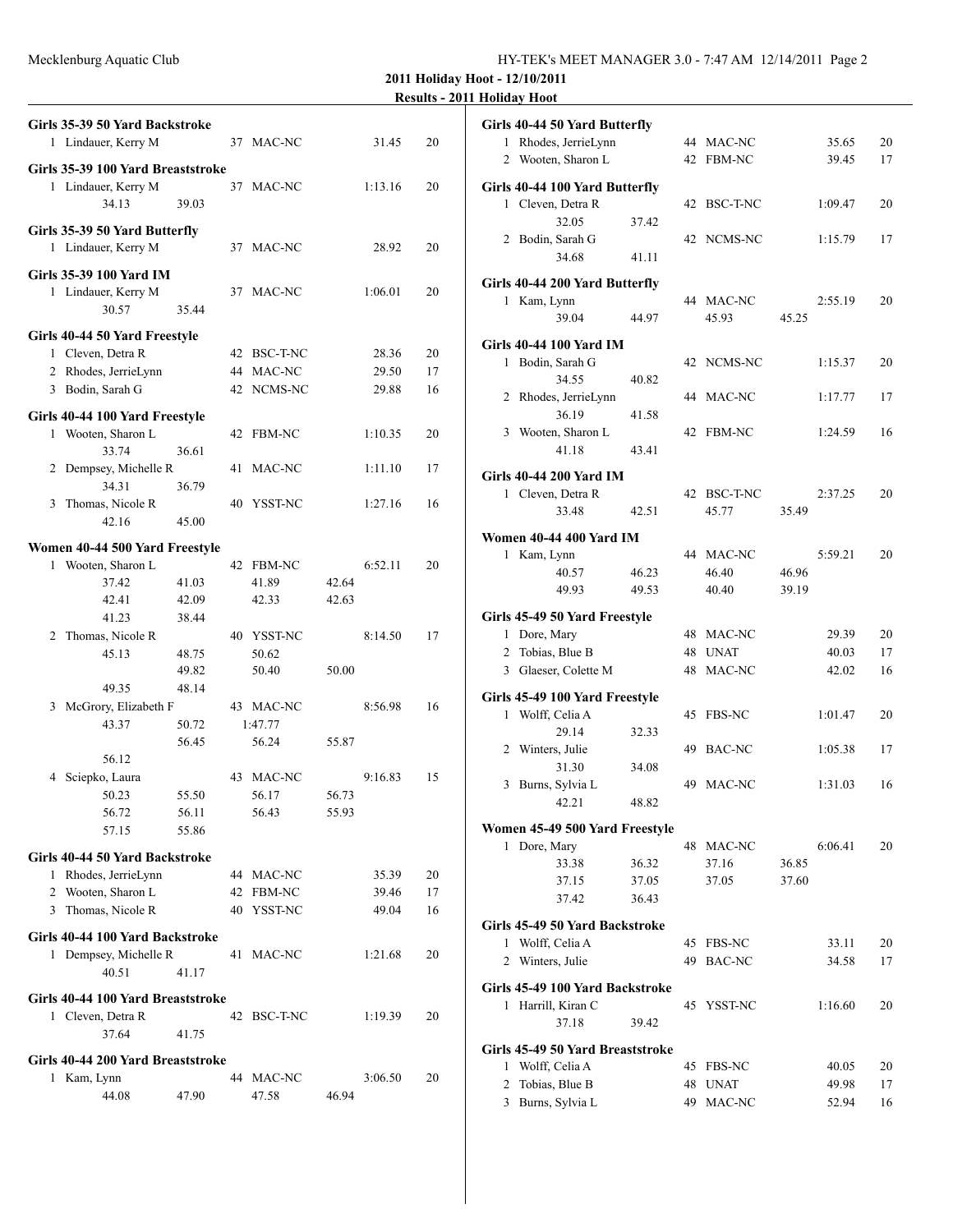| HY-TEK's MEET MANAGER 3.0 - 7:47 AM 12/14/2011 Page 3 |  |
|-------------------------------------------------------|--|
|-------------------------------------------------------|--|

**2011 Holiday Hoot - 12/10/2011**

| <b>Results - 2011 Holiday Hoot</b> |  |
|------------------------------------|--|
|------------------------------------|--|

|   | Girls 45-49 100 Yard Breaststroke |         |    |                 |       |         |    |
|---|-----------------------------------|---------|----|-----------------|-------|---------|----|
|   | 1 Harrill, Kiran C                |         |    | 45 YSST-NC      |       | 1:23.84 | 20 |
|   | Girls 45-49 200 Yard Breaststroke |         |    |                 |       |         |    |
|   | 1 Glaeser, Colette M              |         |    | 48 MAC-NC       |       | 3:19.07 | 20 |
|   | 44.98                             | 50.56   |    | 51.65           | 51.88 |         |    |
|   | Girls 45-49 50 Yard Butterfly     |         |    |                 |       |         |    |
|   | 1 Wolff, Celia A                  |         | 45 | FBS-NC          |       | 30.41   | 20 |
|   | 2 Winters, Julie                  |         | 49 | <b>BAC-NC</b>   |       | 32.90   | 17 |
|   | 3 Harrill, Kiran C                |         |    | 45 YSST-NC      |       | 33.88   | 16 |
|   | Girls 45-49 200 Yard Butterfly    |         |    |                 |       |         |    |
|   | 1 Dore, Mary                      |         |    | 48 MAC-NC       |       | 2:44.72 | 20 |
|   | 36.38                             | 41.53   |    | 42.99           | 43.82 |         |    |
|   |                                   |         |    |                 |       |         |    |
|   | Girls 45-49 100 Yard IM           |         |    |                 |       |         |    |
|   | 1 Wolff, Celia A                  |         | 45 | <b>FBS-NC</b>   |       | 1:13.93 | 20 |
|   | 34.81                             | 39.12   | 45 | YSST-NC         |       | 1:15.30 |    |
|   | 2 Harrill, Kiran C<br>36.02       | 39.28   |    |                 |       |         | 17 |
| 3 | Dore, Mary                        |         | 48 | MAC-NC          |       | 1:19.53 | 16 |
|   | 38.05                             | 41.48   |    |                 |       |         |    |
|   | 4 Winters, Julie                  |         | 49 | BAC-NC          |       | 1:27.57 | 15 |
|   | 38.78                             | 48.79   |    |                 |       |         |    |
|   | <b>Girls 45-49 200 Yard IM</b>    |         |    |                 |       |         |    |
|   | 1 Glaeser, Colette M              |         |    | 48 MAC-NC       |       | 3:51.64 | 20 |
|   | 52.65                             | 1:06.88 |    | 55.49           | 56.62 |         |    |
|   |                                   |         |    |                 |       |         |    |
|   | Girls 50-54 50 Yard Freestyle     |         |    |                 |       |         |    |
|   | 1 Bracey, Stacey                  |         |    | 50 BSC-T-NC     |       | 35.39   | 20 |
|   | 2 Lee, Ashley T                   |         | 54 | MAC-NC          |       | 37.11   | 17 |
|   | Girls 50-54 100 Yard Freestyle    |         |    |                 |       |         |    |
|   | 1 Woodard, Alis R                 |         |    | 51 MAC-NC       |       | 1:06.87 | 20 |
|   | 32.77                             | 34.10   |    |                 |       |         |    |
|   | Girls 50-54 200 Yard Freestyle    |         |    |                 |       |         |    |
|   | 1 Montgomery, Vicky J             |         | 51 | MAC-NC          |       | 2:50.92 | 20 |
|   | 39.00                             | 43.52   |    | 44.37           | 44.03 |         |    |
|   | Women 50-54 500 Yard Freestyle    |         |    |                 |       |         |    |
| 1 | Woodard, Alis R                   |         | 51 | MAC-NC          |       | 6:53.85 | 20 |
|   | 39.46                             | 41.31   |    | 41.38           | 41.52 |         |    |
|   | 42.05                             | 42.44   |    | 42.19           | 42.05 |         |    |
|   | 42.01                             | 39.44   |    |                 |       |         |    |
|   | Girls 50-54 50 Yard Backstroke    |         |    |                 |       |         |    |
|   | 1 Lee, Ashley T                   |         |    | 54 MAC-NC       |       | 45.04   | 20 |
|   |                                   |         |    |                 |       |         |    |
|   | Girls 50-54 200 Yard Backstroke   |         |    |                 |       |         |    |
|   | 1 Woodard, Alis R                 |         | 51 | MAC-NC          |       | 3:02.14 | 20 |
|   | 43.67<br>2 Montgomery, Vicky J    | 46.42   |    | 46.07           | 45.98 |         |    |
|   | 48.25                             | 51.77   | 51 | MAC-NC<br>51.70 | 50.66 | 3:22.38 | 17 |
|   |                                   |         |    |                 |       |         |    |
|   | Girls 50-54 100 Yard Breaststroke |         |    |                 |       |         |    |
| 1 | Bracey, Stacey                    |         | 50 | BSC-T-NC        |       | 1:35.56 | 20 |
| 2 | 45.80<br>Montgomery, Vicky J      | 49.76   | 51 | MAC-NC          |       | 1:47.12 | 17 |
|   | 51.06                             | 56.06   |    |                 |       |         |    |
|   |                                   |         |    |                 |       |         |    |

|              | Girls 50-54 50 Yard Butterfly     |         |    |                |       |         |    |
|--------------|-----------------------------------|---------|----|----------------|-------|---------|----|
|              | 1 Bracey, Stacey                  |         |    | 50 BSC-T-NC    |       | 39.91   | 20 |
|              | 2 Montgomery, Vicky J             |         |    | 51 MAC-NC      |       | 43.48   | 17 |
|              | Girls 50-54 100 Yard IM           |         |    |                |       |         |    |
|              | 1 Woodard, Alis R                 |         |    | 51 MAC-NC      |       | 1:29.67 | 20 |
|              | 43.79                             | 45.88   |    |                |       |         |    |
|              |                                   |         |    | 50 BSC-T-NC    |       |         |    |
|              | 2 Bracey, Stacey                  |         |    |                |       | 1:30.05 | 17 |
|              | 44.58                             | 45.47   |    |                |       |         |    |
| 3            | Montgomery, Vicky J               |         |    | 51 MAC-NC      |       | 1:34.98 | 16 |
|              | 46.72                             | 48.26   |    |                |       |         |    |
|              | Girls 55-59 50 Yard Freestyle     |         |    |                |       |         |    |
|              | 1 Amick, Beverly                  |         |    | 57 BAC-NC      |       | 30.57   | 20 |
|              | 2 Ruebel, Deb                     |         |    | 56 BAC-NC      |       | 36.95   | 17 |
|              |                                   |         |    |                |       |         |    |
|              | Girls 55-59 100 Yard Freestyle    |         |    |                |       |         |    |
|              | 1 Andersen, Kathy S               |         |    | 56 MAC-NC      |       | 1:30.74 | 20 |
|              | 43.51                             | 47.23   |    |                |       |         |    |
|              | Girls 55-59 200 Yard Freestyle    |         |    |                |       |         |    |
|              | 1 Smith, Alison J                 |         |    | 57 MAC-NC      |       | 3:28.54 | 20 |
|              | 48.42                             | 53.26   |    | 55.84          | 51.02 |         |    |
|              | 2 Richardson, Anita               |         |    | 56 PACE-NC     |       | 3:30.33 | 17 |
|              | 47.48                             | 53.17   |    | 56.03          | 53.65 |         |    |
|              |                                   |         |    |                |       |         |    |
|              | Women 55-59 500 Yard Freestyle    |         |    |                |       | 6:39.91 |    |
|              | 1 Vanderfleet-Scott, Jill V       |         | 57 | YSST-NC        |       |         | 20 |
|              | 36.66<br>40.64                    | 39.90   |    | 40.54<br>40.95 | 40.47 |         |    |
|              |                                   | 40.62   |    |                | 40.75 |         |    |
|              | 40.40                             | 38.98   |    |                |       |         |    |
|              | 2 Andersen, Kathy S               |         |    | 56 MAC-NC      |       | 8:39.13 | 17 |
|              | 47.32                             | 51.97   |    | 53.29          | 53.05 |         |    |
|              | 52.29                             | 53.23   |    | 52.69          | 52.83 |         |    |
|              | 52.22                             | 50.24   |    |                |       |         |    |
| 3            | Richardson, Anita                 |         |    | 56 PACE-NC     |       | 8:57.03 | 16 |
|              | 46.88                             | 52.50   |    | 54.14          | 54.76 |         |    |
|              | 56.08                             | 55.22   |    | 55.33          | 54.65 |         |    |
|              | 55.74                             | 51.73   |    |                |       |         |    |
|              | Girls 55-59 50 Yard Backstroke    |         |    |                |       |         |    |
|              | 1 Vanderfleet-Scott, Jill V       |         |    | 57 YSST-NC     |       | 38.75   | 20 |
|              | 2 Ruebel, Deb                     |         |    | 56 BAC-NC      |       | 47.82   | 17 |
|              |                                   |         |    |                |       |         |    |
|              | Girls 55-59 200 Yard Backstroke   |         |    |                |       |         |    |
| $\mathbf{1}$ | Amick, Beverly                    |         |    | 57 BAC-NC      |       | 2:47.73 | 20 |
|              | 40.48                             | 41.67   |    | 43.19          | 42.39 |         |    |
|              | 2 Smith, Alison J                 |         |    | 57 MAC-NC      |       | 3:27.25 | 17 |
|              | 51.63                             | 53.66   |    | 51.64          | 50.32 |         |    |
|              | 3 Richardson, Anita               |         |    | 56 PACE-NC     |       | 3:32.48 | 16 |
|              | 48.75                             | 53.42   |    | 1:54.00        |       |         |    |
|              | Girls 55-59 50 Yard Breaststroke  |         |    |                |       |         |    |
| 1            | Andersen, Kathy S                 |         |    | 56 MAC-NC      |       | 49.49   | 20 |
|              | 2 Ruebel, Deb                     |         |    | 56 BAC-NC      |       | 56.30   | 17 |
|              |                                   |         |    |                |       |         |    |
|              | Girls 55-59 100 Yard Breaststroke |         |    |                |       |         |    |
| $\mathbf{1}$ | Murray, Cheryl A                  |         |    | 59 CSM-NC      |       | 1:35.59 | 20 |
|              | 46.28                             | 49.31   |    |                |       |         |    |
| 2            | Richardson, Anita<br>1:04.77      |         |    | 56 PACE-NC     |       | 2:18.95 | 17 |
|              |                                   | 1:14.18 |    |                |       |         |    |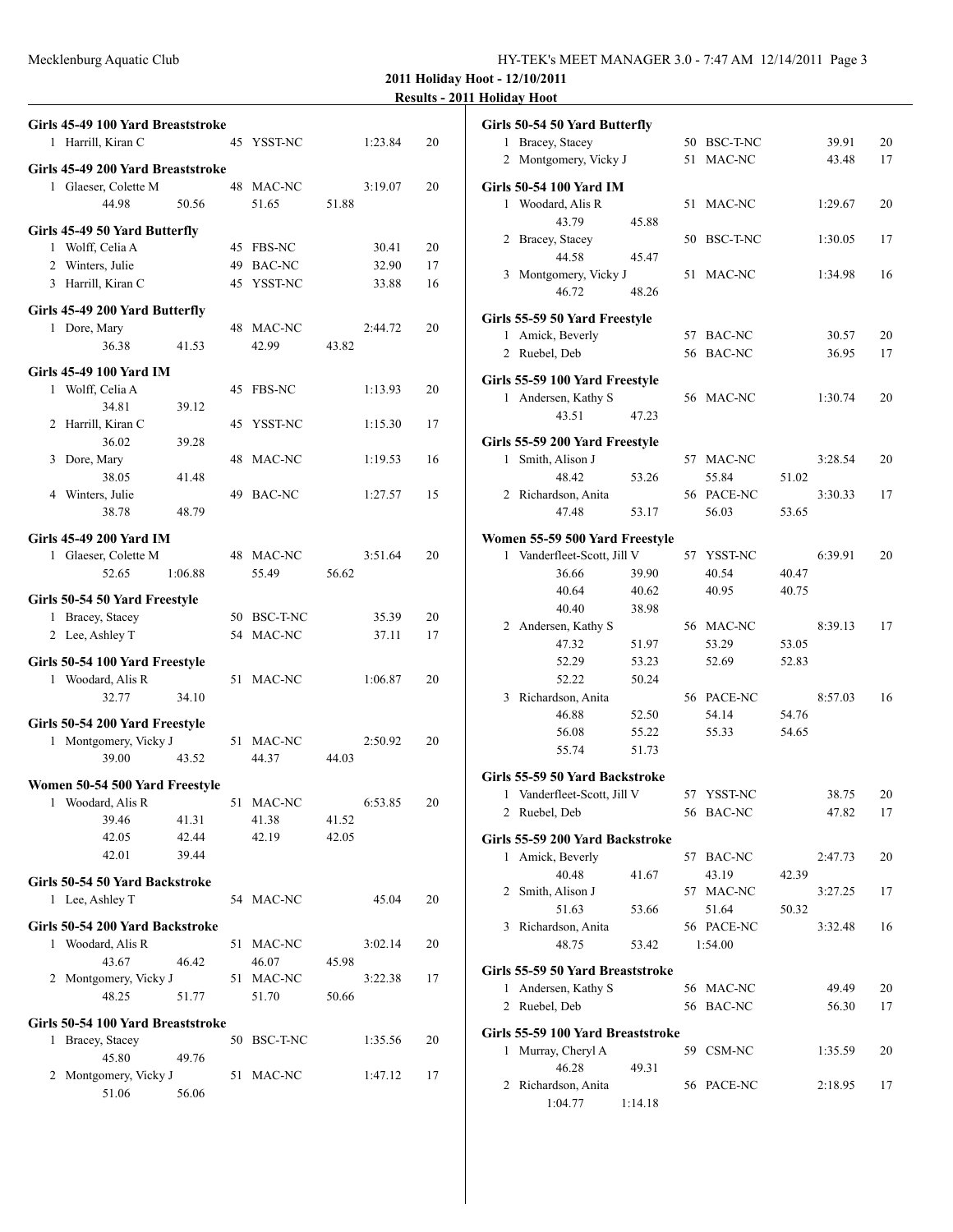**2011 Holiday Hoot - 12/10/2011**

## **Results - 2011 Holiday Hoot**

|   | Girls 55-59 200 Yard Breaststroke                  |         |            |         |         |    |
|---|----------------------------------------------------|---------|------------|---------|---------|----|
|   | 1 Smith, Alison J                                  |         | 57 MAC-NC  |         | 3:28.56 | 20 |
|   | 47.95                                              | 52.27   | 54.09      | 54.25   |         |    |
|   | Girls 55-59 50 Yard Butterfly                      |         |            |         |         |    |
|   | 1 Vanderfleet-Scott, Jill V                        |         | 57 YSST-NC |         | 39.02   | 20 |
|   | 2 Ruebel, Deb                                      |         | 56 BAC-NC  |         | 43.63   | 17 |
|   | 3 Andersen, Kathy S                                |         | 56 MAC-NC  |         | 52.15   | 16 |
|   |                                                    |         |            |         |         |    |
|   | Girls 55-59 100 Yard Butterfly<br>1 Amick, Beverly |         | 57 BAC-NC  |         | 1:14.06 | 20 |
|   | 35.16                                              | 38.90   |            |         |         |    |
|   | 2 Smith, Alison J                                  |         | 57 MAC-NC  |         | 1:44.98 | 17 |
|   | 50.17                                              | 54.81   |            |         |         |    |
|   |                                                    |         |            |         |         |    |
|   | Girls 55-59 200 Yard Butterfly                     |         | 59 CSM-NC  |         | 3:07.42 | 20 |
|   | 1 Murray, Cheryl A<br>40.68                        | 48.67   | 51.72      | 46.35   |         |    |
|   |                                                    |         |            |         |         |    |
|   | Girls 55-59 100 Yard IM                            |         |            |         |         |    |
|   | 1 Vanderfleet-Scott, Jill V                        |         | 57 YSST-NC |         | 1:28.11 | 20 |
|   | 40.48                                              | 47.63   |            |         |         |    |
|   | 2 Ruebel, Deb                                      |         | 56 BAC-NC  |         | 1:43.44 | 17 |
|   | 46.92<br>3 Richardson, Anita                       | 56.52   | 56 PACE-NC |         | 2:02.27 | 16 |
|   | 58.12                                              | 1:04.15 |            |         |         |    |
|   |                                                    |         |            |         |         |    |
|   | Girls 55-59 200 Yard IM                            |         |            |         |         |    |
|   | 1 Amick, Beverly                                   |         | 57 BAC-NC  |         | 2:47.41 | 20 |
|   | 34.29                                              | 44.12   | 51.37      | 37.63   |         |    |
|   | Women 55-59 400 Yard IM                            |         |            |         |         |    |
| 1 | Murray, Cheryl A                                   |         | 59 CSM-NC  |         | 6:05.11 | 20 |
|   | 41.59                                              | 48.63   | 47.53      | 45.90   |         |    |
|   | 52.79                                              | 52.64   | 39.19      | 36.84   |         |    |
|   | 2 Smith, Alison J                                  |         | 57 MAC-NC  |         | 7:14.70 | 17 |
|   | 50.63                                              | 55.98   | 55.08      | 53.72   |         |    |
|   | 55.71                                              | 55.33   | 55.50      | 52.75   |         |    |
|   | Women 60-64 500 Yard Freestyle                     |         |            |         |         |    |
|   | 1 Parsons, Donna C                                 |         | 61 MAC-NC  |         | 8:54.62 | 20 |
|   | 47.07                                              | 52.14   | 54.22      | 55.00   |         |    |
|   | 55.31                                              | 54.99   | 55.13      | 55.81   |         |    |
|   | 54.33                                              | 50.62   |            |         |         |    |
|   | Girls 60-64 100 Yard Backstroke                    |         |            |         |         |    |
|   | 1 Parsons, Donna C                                 |         | 61 MAC-NC  |         | 1:57.27 | 20 |
|   | 54.45                                              | 1:02.82 |            |         |         |    |
|   | Girls 60-64 200 Yard Breaststroke                  |         |            |         |         |    |
|   | 1 Parsons, Donna C                                 |         | 61 MAC-NC  |         | 4:16.96 | 20 |
|   | 58.70                                              | 1:04.62 | 1:07.71    | 1:05.93 |         |    |
|   | Girls 60-64 50 Yard Butterfly                      |         |            |         |         |    |
|   | 1 Parsons, Donna C                                 |         | 61 MAC-NC  |         | 55.82   | 20 |
|   |                                                    |         |            |         |         |    |
|   | Girls 60-64 100 Yard IM<br>1 Parsons, Donna C      |         | 61 MAC-NC  |         | 1:50.94 | 20 |
|   | 54.59                                              | 56.35   |            |         |         |    |
|   |                                                    |         |            |         |         |    |
|   | Boys 18-24 50 Yard Freestyle                       |         |            |         |         |    |
|   | 1 Glenister, Roland T                              |         | 24 FBS-NC  |         | 24.53   | 20 |

|   | Boys 18-24 100 Yard Freestyle                        |       |    |               |       |         |    |
|---|------------------------------------------------------|-------|----|---------------|-------|---------|----|
|   | 1 Godsoe, Eugene                                     |       |    | 23 MAC-NC     |       | 47.00   | 20 |
|   | 22.56                                                | 24.44 |    |               |       |         |    |
|   | Men 18-24 500 Yard Freestyle                         |       |    |               |       |         |    |
|   | 1 Keefer, Elliot                                     |       |    | 22 MAC-NC     |       | 4:54.25 | 20 |
|   | 26.43                                                | 29.02 |    | 29.64         | 29.85 |         |    |
|   | 30.56                                                | 30.25 |    | 30.21         | 30.33 |         |    |
|   | 29.28                                                | 28.68 |    |               |       |         |    |
| 2 | Shore, Greg B                                        |       |    | 23 MAC-NC     |       | 5:51.74 | 17 |
|   | 33.17                                                | 35.36 |    | 36.03         | 35.96 |         |    |
|   | 35.38                                                | 34.60 |    | 35.50         | 36.38 |         |    |
|   | 35.40                                                | 33.96 |    |               |       |         |    |
|   |                                                      |       |    |               |       |         |    |
|   | Boys 18-24 100 Yard Backstroke                       |       |    |               |       |         |    |
|   | 1 Glenister, Roland T                                |       |    | 24 FBS-NC     |       | 1:02.41 | 20 |
|   | 29.75                                                | 32.66 |    |               |       |         |    |
|   | <b>Boys 18-24 100 Yard Breaststroke</b>              |       |    |               |       |         |    |
|   | 1 Keefer, Elliot                                     |       |    | 22 MAC-NC     |       | 1:02.04 | 20 |
|   | 29.13                                                | 32.91 |    |               |       |         |    |
|   | <b>Boys 18-24 200 Yard Breaststroke</b>              |       |    |               |       |         |    |
|   | 1 Knight, Eric                                       |       |    | 24 MAC-NC     |       | 2:05.48 | 20 |
|   | 27.95                                                | 31.45 |    | 32.93         | 33.15 |         |    |
|   |                                                      |       |    |               |       |         |    |
|   | Boys 18-24 100 Yard Butterfly                        |       |    |               |       |         |    |
|   | 1 Westby, Nelson                                     |       |    | 24 MAC-NC     |       | 50.72   | 20 |
|   | 23.74                                                | 26.98 |    |               |       |         |    |
|   | <b>Boys 18-24 100 Yard IM</b>                        |       |    |               |       |         |    |
|   | 1 Glenister, Roland T                                |       |    | 24 FBS-NC     |       | 1:03.67 | 20 |
|   | 28.60                                                | 35.07 |    |               |       |         |    |
|   | <b>Boys 18-24 200 Yard IM</b>                        |       |    |               |       |         |    |
|   | 1 Godsoe, Eugene                                     |       |    | 23 MAC-NC     |       | 2:01.47 | 20 |
|   | 23.81                                                | 29.31 |    | 39.89         | 28.46 |         |    |
|   |                                                      |       |    |               |       |         |    |
|   | <b>Men 18-24 400 Yard IM</b>                         |       |    |               |       |         |    |
| 1 | Knight, Eric                                         |       |    | 24 MAC-NC     |       | 4:11.24 | 20 |
|   | 25.94                                                | 30.43 |    | 35.30         | 35.02 |         |    |
|   | 33.63                                                | 33.46 |    | 29.39         | 28.07 |         |    |
|   | Men 25-29 500 Yard Freestyle                         |       |    |               |       |         |    |
| 1 | Sharif, Khalil A                                     |       | 29 | <b>FBS-NC</b> |       | 5:46.07 | 20 |
|   | 31.20                                                | 34.48 |    | 35.27         | 35.03 |         |    |
|   | 34.93                                                | 35.57 |    | 35.66         | 35.57 |         |    |
|   | 34.86                                                | 33.50 |    |               |       |         |    |
|   |                                                      |       |    |               |       |         |    |
|   | Boys 25-29 100 Yard Backstroke<br>1 Lundquist, Bryan |       |    | 26 ABS-NC     |       | 50.47   | 20 |
|   | 24.51                                                | 25.96 |    |               |       |         |    |
|   |                                                      |       |    |               |       |         |    |
|   | Boys 25-29 100 Yard Breaststroke                     |       |    |               |       |         |    |
| 1 | Swander, Kevin                                       |       | 27 | MAC-NC        |       | 1:02.16 | 20 |
|   | 2 Sharif, Khalil A                                   |       | 29 | FBS-NC        |       | 1:12.40 | 17 |
|   | 34.09                                                | 38.31 |    |               |       |         |    |
|   | Boys 25-29 200 Yard Butterfly                        |       |    |               |       |         |    |
| 1 | Sharif, Khalil A                                     |       | 29 | <b>FBS-NC</b> |       | 2:17.73 | 20 |
|   | 30.04                                                | 35.10 |    | 36.95         | 35.64 |         |    |
|   |                                                      |       |    |               |       |         |    |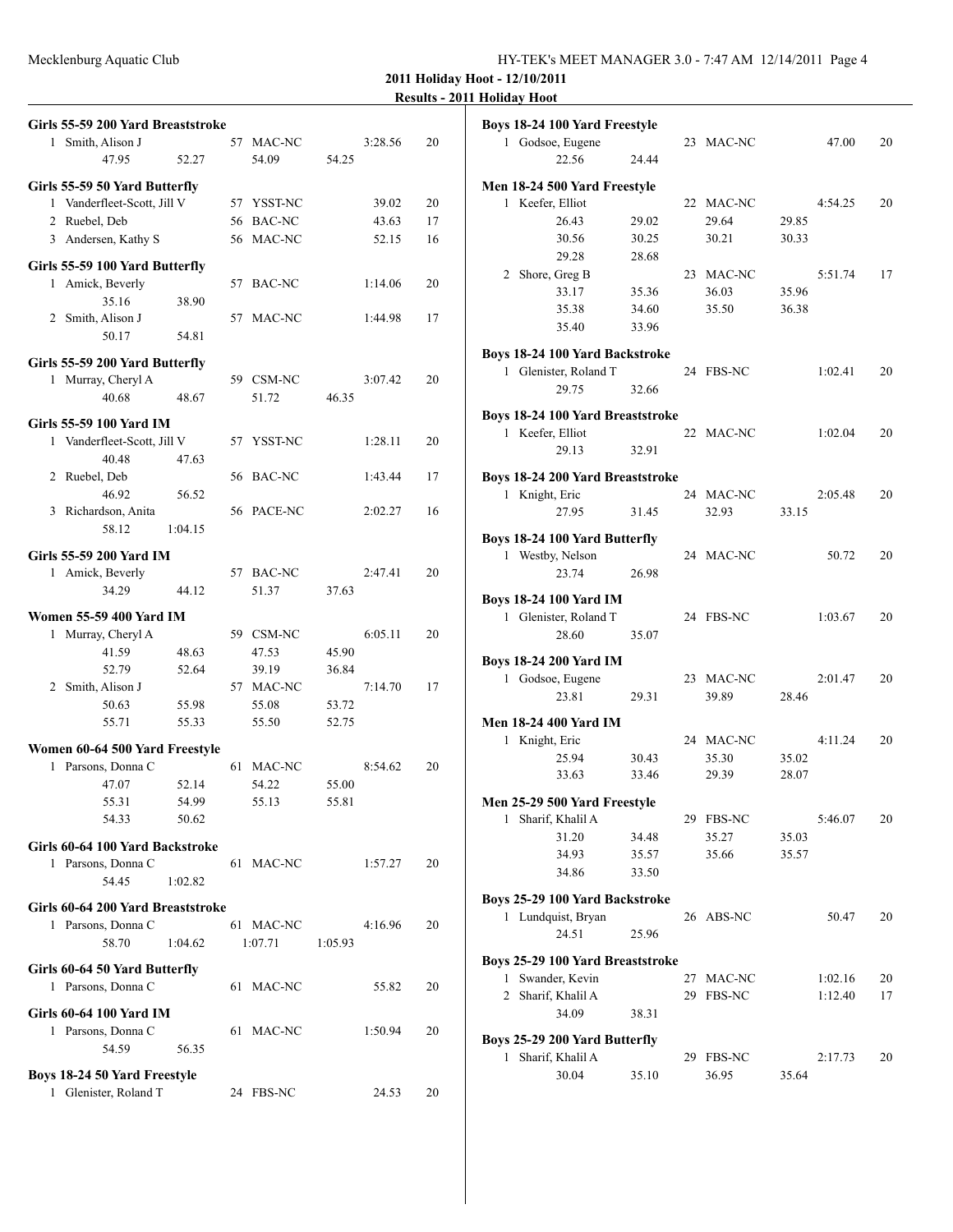**2011 Holiday Hoot - 12/10/2011 Results - 2011 Holiday Hoot**

| <b>Men 25-29 400 Yard IM</b>                       |       |     |                |         |    |
|----------------------------------------------------|-------|-----|----------------|---------|----|
| Sharif, Khalil A<br>1                              |       |     | 29 FBS-NC      | 5:13.20 | 20 |
| 30.43                                              | 36.15 |     | 44.97          | 42.09   |    |
| 44.88                                              | 44.54 |     | 35.90          | 34.24   |    |
| Boys 30-34 50 Yard Freestyle                       |       |     |                |         |    |
| 1 Zheng, Jiang                                     |       |     | 34 CSM-NC      | 24.25   | 20 |
| Men 30-34 500 Yard Freestyle                       |       |     |                |         |    |
| 1 Vetter, Phil                                     |       |     | 33 TYDE-NC     | 5:58.64 | 20 |
| 30.06                                              | 32.59 |     | 34.88          | 36.31   |    |
| 37.59                                              | 37.37 |     | 37.87          | 37.74   |    |
| 37.36                                              | 36.87 |     |                |         |    |
| Boys 30-34 50 Yard Backstroke                      |       |     |                |         |    |
| 1 Zheng, Jiang                                     |       |     | 34 CSM-NC      | 29.89   | 20 |
|                                                    |       |     |                |         |    |
| Boys 30-34 100 Yard Backstroke                     |       |     |                |         |    |
| 1 Vetter, Phil                                     |       | 33  | TYDE-NC        | 1:01.00 | 20 |
| 29.20                                              | 31.80 |     |                |         |    |
| Boys 30-34 50 Yard Breaststroke                    |       |     |                |         |    |
| 1 Medendorp, Mark A                                |       |     | 34 NCMS-NC     | 31.24   | 20 |
| 2 Zheng, Jiang                                     |       | 34  | CSM-NC         | 32.02   | 17 |
| 3 Vetter, Phil                                     |       | 33  | <b>TYDE-NC</b> | 37.27   | 16 |
| Boys 30-34 50 Yard Butterfly                       |       |     |                |         |    |
| 1 Vetter, Phil                                     |       |     | 33 TYDE-NC     | 27.82   | 20 |
| 2 Zheng, Jiang                                     |       |     | 34 CSM-NC      | 28.09   | 17 |
|                                                    |       |     |                |         |    |
| Boys 30-34 200 Yard Butterfly                      |       |     |                |         |    |
| 1 Medendorp, Mark A                                |       |     | 34 NCMS-NC     | 2:04.33 | 20 |
| 26.08                                              | 29.82 |     | 32.46          | 35.97   |    |
| <b>Boys 30-34 100 Yard IM</b>                      |       |     |                |         |    |
| Vetter, Phil<br>1                                  |       | 33  | TYDE-NC        | 1:04.33 | 20 |
| 28.70                                              | 35.63 |     |                |         |    |
| 2 Zheng, Jiang                                     |       |     | 34 CSM-NC      | 1:05.27 | 17 |
| 30.21                                              | 35.06 |     |                |         |    |
| Boys 35-39 50 Yard Freestyle                       |       |     |                |         |    |
| Madonia, Marc P<br>$\mathbf{1}$                    |       |     | 37 BAC-NC      | 25.38   | 20 |
| 2 Harrison, Steve                                  |       | 39  | NCMS-NC        | 26.73   | 17 |
|                                                    |       |     |                |         |    |
| Boys 35-39 100 Yard Freestyle<br>1 Carney, Kevin J |       |     |                |         | 20 |
|                                                    |       |     | 39 NCMS-NC     | 1:05.22 |    |
| 30.43                                              | 34.79 |     |                |         |    |
| 2 Nino-Acosta, Hernan<br>32.07                     |       |     | 35 SA-NC       | 1:07.78 | 17 |
|                                                    | 35.71 |     |                |         |    |
| Boys 35-39 50 Yard Backstroke                      |       |     |                |         |    |
| 1 Harrison, Steve                                  |       |     | 39 NCMS-NC     | 32.30   | 20 |
| 2 Nino-Acosta, Hernan                              |       | 35  | SA-NC          | 38.96   | 17 |
| Boys 35-39 200 Yard Backstroke                     |       |     |                |         |    |
| 1 Beaty, John                                      |       |     | 36 MAC-NC      | 2:10.82 | 20 |
| 32.45                                              | 33.11 |     | 32.67          | 32.59   |    |
|                                                    |       |     |                |         |    |
| Boys 35-39 50 Yard Breaststroke                    |       |     |                |         |    |
| 1 Madonia, Marc P                                  |       |     | 37 BAC-NC      | 33.55   | 20 |
| 2 Harrison, Steve                                  |       | 39. | NCMS-NC        | 35.40   | 17 |
| 3 Nino-Acosta, Hernan                              |       | 35  | SA-NC          | 42.06   | 16 |

|                | ilunuay 1100t                                         |       |    |             |       |         |    |
|----------------|-------------------------------------------------------|-------|----|-------------|-------|---------|----|
|                | Boys 35-39 100 Yard Breaststroke<br>1 Carney, Kevin J |       |    | 39 NCMS-NC  |       | 1:16.58 | 20 |
|                | 35.78                                                 | 40.80 |    |             |       |         |    |
|                | Boys 35-39 200 Yard Breaststroke                      |       |    |             |       |         |    |
|                | 1 Beatty, John                                        |       |    | 36 RATS-NC  |       | 2:42.89 | 20 |
|                | 37.59                                                 | 40.74 |    | 42.05       | 42.51 |         |    |
|                | Boys 35-39 50 Yard Butterfly                          |       |    |             |       |         |    |
|                | 1 Beatty, John                                        |       |    | 36 RATS-NC  |       | 26.22   | 20 |
|                | 2 Nino-Acosta, Hernan                                 |       |    | 35 SA-NC    |       | 34.27   | 17 |
|                | Boys 35-39 200 Yard Butterfly                         |       |    |             |       |         |    |
|                | 1 Madonia, Marc P                                     |       |    | 37 BAC-NC   |       | 2:19.43 | 20 |
|                | 30.54                                                 | 34.80 |    | 36.30       | 37.79 |         |    |
|                | <b>Boys 35-39 200 Yard IM</b>                         |       |    |             |       |         |    |
|                | 1 Beatty, John                                        |       |    | 36 RATS-NC  |       | 2:19.53 | 20 |
|                | 27.69                                                 | 35.67 |    | 44.56       | 31.61 |         |    |
|                | 2 Nino-Acosta, Hernan                                 |       |    | 35 SA-NC    |       | 2:58.34 | 17 |
|                | 37.19                                                 | 46.00 |    | 53.11       | 42.04 |         |    |
|                | Men 35-39 400 Yard IM                                 |       |    |             |       |         |    |
|                | 1 Madonia, Marc P                                     |       |    | 37 BAC-NC   |       | 5:00.22 | 20 |
|                | 30.43                                                 | 35.01 |    | 40.56       | 39.05 |         |    |
|                | 41.44                                                 | 43.21 |    | 36.25       | 34.27 |         |    |
|                | Boys 40-44 50 Yard Freestyle                          |       |    |             |       |         |    |
|                | 1 Robling, Steve                                      |       |    | 41 MAC-NC   |       | 24.59   | 20 |
| $\overline{2}$ | Lyons, Jeff                                           |       |    | 41 MAC-NC   |       | 25.64   | 17 |
|                | 3 Butterfield, Pete J                                 |       |    | 42 MAC-NC   |       | 27.04   | 16 |
|                | Boys 40-44 100 Yard Freestyle                         |       |    |             |       |         |    |
|                | 1 Andersen, Morten                                    |       | 41 | MAC-NC      |       | 52.41   | 20 |
|                | 24.58                                                 | 27.83 |    |             |       |         |    |
|                | 2 Vanmeter, Patrick M                                 |       | 40 | YSST-NC     |       | 53.80   | 17 |
|                | 26.08                                                 | 27.72 |    |             |       |         |    |
| 3              | Miller, Doug A                                        |       | 41 | <b>UNAT</b> |       | 55.47   | 16 |
|                | 26.28                                                 | 29.19 |    |             |       |         |    |
| 4              | Boswell, Brian                                        |       | 41 | <b>UNAT</b> |       | 57.16   | 15 |
|                | 27.85                                                 | 29.31 |    |             |       |         |    |
| 5              | Thomas, Chris K                                       |       |    | 43 YSST-NC  |       | 1:02.21 | 14 |
|                | 30.00                                                 | 32.21 |    |             |       |         |    |
|                | Boys 40-44 200 Yard Freestyle                         |       |    |             |       |         |    |
|                | 1 Mendoza, Chris A                                    |       |    | 43 UNAT     |       | 2:04.37 | 20 |
|                | 29.57                                                 | 31.95 |    | 32.21       | 30.64 |         |    |
|                | Men 40-44 500 Yard Freestyle                          |       |    |             |       |         |    |
|                | 1 Vanmeter, Patrick M                                 |       |    | 40 YSST-NC  |       | 5:30.88 | 20 |
|                | 28.25                                                 | 30.71 |    | 31.74       | 33.02 |         |    |
|                | 33.90                                                 | 34.66 |    | 34.79       | 34.88 |         |    |
|                | 35.20                                                 | 33.73 |    |             |       |         |    |
|                | 2 Mendoza, Chris A                                    |       |    | 43 UNAT     |       | 5:45.22 | 17 |
|                | 32.28                                                 | 34.60 |    | 35.45       | 35.69 |         |    |
|                | 35.55                                                 | 35.70 |    | 35.51       | 34.74 |         |    |
|                | 34.02                                                 | 31.68 |    |             |       |         |    |
| 3              | Thomas, Chris K                                       |       |    | 43 YSST-NC  |       | 6:25.58 | 16 |
|                | 35.70                                                 | 38.85 |    | 39.72       | 39.99 |         |    |
|                | 39.29                                                 | 39.57 |    | 39.23       | 39.09 |         |    |
|                | 37.92                                                 | 36.22 |    |             |       |         |    |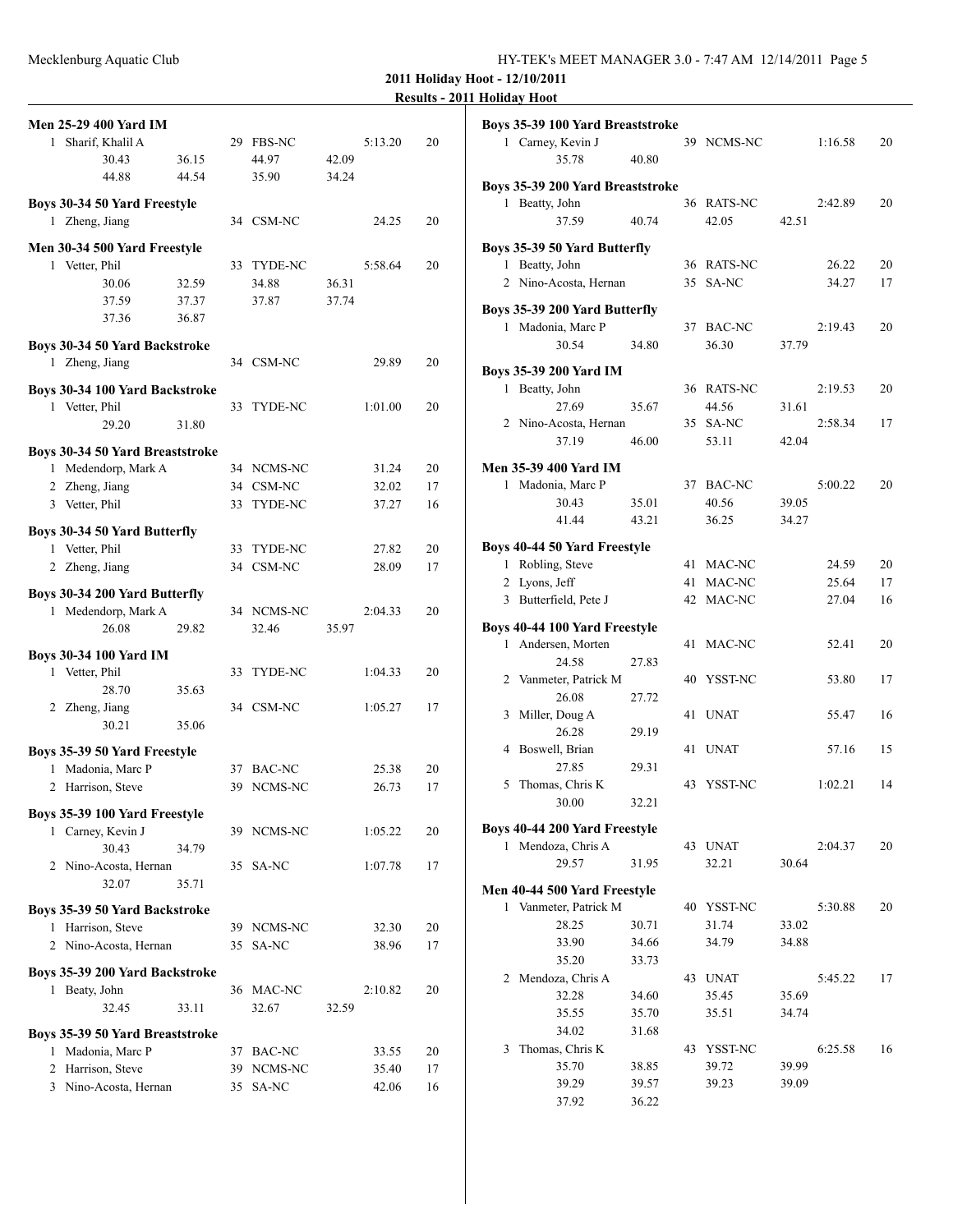2 Smith, Stratton S 47 MAC-NC 57.09 17

| Mecklenburg Aquatic Club |                                           |       |  |                      |         |          | HY-TEK's MEET MANAGER 3.0 - 7:47 AM 12/14/2011 Page 6 |                                                                                                             |       |            |       |         |
|--------------------------|-------------------------------------------|-------|--|----------------------|---------|----------|-------------------------------------------------------|-------------------------------------------------------------------------------------------------------------|-------|------------|-------|---------|
|                          |                                           |       |  |                      |         |          | 2011 Holiday Hoot - 12/10/2011                        |                                                                                                             |       |            |       |         |
|                          |                                           |       |  |                      |         |          | <b>Results - 2011 Holiday Hoot</b>                    |                                                                                                             |       |            |       |         |
|                          |                                           |       |  |                      |         |          |                                                       | 2 Smith, Stratton S                                                                                         |       | 47 MAC-NC  |       | 57.09   |
|                          | <b>Boys 40-44 50 Yard Backstroke</b>      |       |  |                      |         |          |                                                       | 27.11                                                                                                       | 29.98 |            |       |         |
|                          | 1 Boswell, Brian                          |       |  | 41 UNAT              | 28.98   | 20       |                                                       |                                                                                                             |       |            |       |         |
|                          | 2 Miller, Doug A                          |       |  | 41 UNAT              | 29.47   | 17       |                                                       | Boys 45-49 200 Yard Freestyle                                                                               |       |            |       |         |
|                          | 3 Lyons, Jeff                             |       |  | 41 MAC-NC            | 32.01   | 16       |                                                       | 1 Casazza, Bill R                                                                                           |       | 49 NCMS-NC |       | 2:05.77 |
|                          | 4 Thomas, Chris K                         |       |  | 43 YSST-NC           | 38.88   | 15       |                                                       | 28.79                                                                                                       | 31.99 | 32.69      | 32.30 |         |
|                          | Boys 40-44 100 Yard Backstroke            |       |  |                      |         |          |                                                       | Men 45-49 500 Yard Freestyle                                                                                |       |            |       |         |
|                          | 1 Mendoza, Chris A                        |       |  | 43 UNAT              | 1:11.28 | 20       |                                                       | 1 Byers, Chris                                                                                              |       | 46 BAC-NC  |       | 5:39.55 |
|                          | 35.34                                     | 35.94 |  |                      |         |          |                                                       | 30.34                                                                                                       | 33.16 | 33.82      | 34.00 |         |
|                          |                                           |       |  |                      |         |          |                                                       | 34.58                                                                                                       | 34.90 | 34.97      | 34.48 |         |
|                          | <b>Boys 40-44 50 Yard Breaststroke</b>    |       |  |                      |         |          |                                                       | 35.13                                                                                                       | 34.17 |            |       |         |
|                          | 1 Robling, Steve                          |       |  | 41 MAC-NC            | 33.99   | 20       |                                                       | 2 Casazza, Bill R                                                                                           |       | 49 NCMS-NC |       | 5:46.71 |
|                          | 2 Butterfield, Pete J                     |       |  | 42 MAC-NC            | 37.31   | 17       |                                                       | 30.95                                                                                                       | 35.18 | 35.70      | 35.87 |         |
|                          | <b>Boys 40-44 100 Yard Breaststroke</b>   |       |  |                      |         |          |                                                       | 35.94                                                                                                       | 35.84 | 35.85      | 35.13 |         |
|                          | 1 Vanmeter, Patrick M                     |       |  | 40 YSST-NC           | 1:13.33 | 20       |                                                       | 34.00                                                                                                       | 32.25 |            |       |         |
|                          | 35.06                                     | 38.27 |  |                      |         |          |                                                       | Boys 45-49 50 Yard Backstroke                                                                               |       |            |       |         |
|                          | Boys 40-44 50 Yard Butterfly              |       |  |                      |         |          |                                                       | 1 Wennborg, Lars                                                                                            |       | 48 MAC-NC  |       | 30.74   |
|                          | 1 Robling, Steve                          |       |  | 41 MAC-NC            | 27.05   | 20       |                                                       | 2 Engels, Detlef                                                                                            |       | 48 MAC-NC  |       | 41.38   |
|                          | 2 Boswell, Brian                          |       |  | 41 UNAT              | 27.41   | 17       |                                                       |                                                                                                             |       |            |       |         |
|                          | 3 Lyons, Jeff                             |       |  | 41 MAC-NC            | 27.42   | 16       |                                                       | Boys 45-49 100 Yard Backstroke                                                                              |       |            |       |         |
|                          | 4 Vanmeter, Patrick M                     |       |  | 40 YSST-NC           | 27.83   | 15       |                                                       | 1 Byers, Chris                                                                                              |       | 46 BAC-NC  |       | 1:01.58 |
|                          |                                           |       |  |                      | 27.90   |          |                                                       | 29.95                                                                                                       | 31.63 |            |       |         |
|                          | 5 Miller, Doug A<br>6 Butterfield, Pete J |       |  | 41 UNAT<br>42 MAC-NC | 29.05   | 14<br>13 |                                                       | Boys 45-49 200 Yard Backstroke                                                                              |       |            |       |         |
|                          |                                           |       |  | 43 YSST-NC           | 31.78   | 12       |                                                       | 1 Smith, Stratton S                                                                                         |       | 47 MAC-NC  |       | 2:22.39 |
|                          | 7 Thomas, Chris K                         |       |  |                      |         |          |                                                       | 33.82                                                                                                       | 35.52 | 36.81      | 36.24 |         |
|                          | Boys 40-44 100 Yard Butterfly             |       |  |                      |         |          |                                                       |                                                                                                             |       |            |       |         |
|                          | 1 Andersen, Morten                        |       |  | 41 MAC-NC            | 55.76   | 20       |                                                       | <b>Boys 45-49 50 Yard Breaststroke</b>                                                                      |       |            |       |         |
|                          | 25.76                                     | 30.00 |  |                      |         |          |                                                       | 1 Brekovsky, Tom J                                                                                          |       | 49 HARY-NC |       | 33.83   |
|                          | 2 Mendoza, Chris A                        |       |  | 43 UNAT              | 1:04.44 | 17       |                                                       | 2 Engels, Detlef                                                                                            |       | 48 MAC-NC  |       | 41.10   |
|                          | 31.11                                     | 33.33 |  |                      |         |          |                                                       | Boys 45-49 100 Yard Breaststroke                                                                            |       |            |       |         |
|                          | <b>Boys 40-44 100 Yard IM</b>             |       |  |                      |         |          |                                                       | 1 Wennborg, Lars                                                                                            |       | 48 MAC-NC  |       | 1:03.99 |
|                          | 1 Miller, Doug A                          |       |  | 41 UNAT              | 1:04.09 | 20       |                                                       | 30.35                                                                                                       | 33.64 |            |       |         |
|                          | 30.15                                     | 33.94 |  |                      |         |          |                                                       | $\mathbf{p}_{\alpha}$ and $\mathbf{A}$ and $\mathbf{A}$ and $\mathbf{p}_{\alpha}$ and $\mathbf{p}_{\alpha}$ |       |            |       |         |
|                          |                                           |       |  |                      |         |          |                                                       |                                                                                                             |       |            |       |         |

2 Boswell, Brian 41 UNAT 1:04.73 17

3 Vanmeter, Patrick M 40 YSST-NC 1:05.45 16

4 Lyons, Jeff 41 MAC-NC 1:05.89 15

1 Mendoza, Chris A 43 UNAT 2:32.64 20 32.09 40.50 45.19 34.86 2 Thomas, Chris K 43 YSST-NC 2:49.97 17 35.05 48.20 50.55 36.17

1 Andersen, Morten 41 MAC-NC 4:43.90 20 29.48 34.13 37.65 37.89 40.01 41.11 30.81 32.82

1 Brekovsky, Tom J 49 HARY-NC 25.44 20 2 Hopkins, Mark J 49 MAC-NC 26.30 17 3 Engels, Detlef 48 MAC-NC 32.56 16

1 Byers, Chris 46 BAC-NC 55.98 20

29.06 35.67

31.99 33.46

30.80 35.09

**Boys 40-44 200 Yard IM**

**Men 40-44 400 Yard IM**

**Boys 45-49 50 Yard Freestyle**

**Boys 45-49 100 Yard Freestyle**

26.73 29.25

|   | 27.11                            | 29.98 |    |                |       |         |    |
|---|----------------------------------|-------|----|----------------|-------|---------|----|
|   | Boys 45-49 200 Yard Freestyle    |       |    |                |       |         |    |
|   | 1 Casazza, Bill R                |       |    | 49 NCMS-NC     |       | 2:05.77 | 20 |
|   | 28.79                            | 31.99 |    | 32.69          | 32.30 |         |    |
|   |                                  |       |    |                |       |         |    |
|   | Men 45-49 500 Yard Freestyle     |       |    |                |       |         |    |
| 1 | Byers, Chris                     |       |    | 46 BAC-NC      |       | 5:39.55 | 20 |
|   | 30.34                            | 33.16 |    | 33.82          | 34.00 |         |    |
|   | 34.58                            | 34.90 |    | 34.97          | 34.48 |         |    |
|   | 35.13                            | 34.17 |    |                |       |         |    |
|   | 2 Casazza, Bill R                |       |    | 49 NCMS-NC     |       | 5:46.71 | 17 |
|   | 30.95                            | 35.18 |    | 35.70          | 35.87 |         |    |
|   | 35.94                            | 35.84 |    | 35.85          | 35.13 |         |    |
|   | 34.00                            | 32.25 |    |                |       |         |    |
|   | Boys 45-49 50 Yard Backstroke    |       |    |                |       |         |    |
|   | 1 Wennborg, Lars                 |       |    | 48 MAC-NC      |       | 30.74   | 20 |
|   | 2 Engels, Detlef                 |       |    | 48 MAC-NC      |       | 41.38   | 17 |
|   |                                  |       |    |                |       |         |    |
|   | Boys 45-49 100 Yard Backstroke   |       |    |                |       |         |    |
|   | 1 Byers, Chris                   |       |    | 46 BAC-NC      |       | 1:01.58 | 20 |
|   | 29.95                            | 31.63 |    |                |       |         |    |
|   | Boys 45-49 200 Yard Backstroke   |       |    |                |       |         |    |
|   | 1 Smith, Stratton S              |       |    | 47 MAC-NC      |       | 2:22.39 | 20 |
|   | 33.82                            | 35.52 |    | 36.81          | 36.24 |         |    |
|   |                                  |       |    |                |       |         |    |
|   | Boys 45-49 50 Yard Breaststroke  |       |    |                |       |         |    |
|   | 1 Brekovsky, Tom J               |       |    | 49 HARY-NC     |       | 33.83   | 20 |
|   | 2 Engels, Detlef                 |       |    | 48 MAC-NC      |       | 41.10   | 17 |
|   | Boys 45-49 100 Yard Breaststroke |       |    |                |       |         |    |
|   |                                  |       |    |                |       |         |    |
|   |                                  |       |    |                |       |         |    |
|   | 1 Wennborg, Lars                 |       |    | 48 MAC-NC      |       | 1:03.99 | 20 |
|   | 30.35                            | 33.64 |    |                |       |         |    |
|   | Boys 45-49 50 Yard Butterfly     |       |    |                |       |         |    |
|   | 1 Wennborg, Lars                 |       |    | 48 MAC-NC      |       | 27.24   | 20 |
|   | 2 Brekovsky, Tom J               |       |    | 49 HARY-NC     |       | 29.24   | 17 |
|   | 3 Hopkins, Mark J                |       |    | 49 MAC-NC      |       | 29.60   | 16 |
|   | 4 Engels, Detlef                 |       |    | 48 MAC-NC      |       | 37.88   | 15 |
|   | --- Smith, Stratton S            |       |    | 47 MAC-NC      |       | DQ      |    |
|   |                                  |       |    |                |       |         |    |
|   | Boys 45-49 100 Yard Butterfly    |       |    |                |       |         |    |
| 1 | Casazza, Bill R                  |       |    | 49 NCMS-NC     |       | 1:04.78 | 20 |
|   | 28.45                            | 36.33 |    |                |       |         |    |
|   | Boys 45-49 100 Yard IM           |       |    |                |       |         |    |
|   | 1 Hopkins, Mark J                |       |    | 49 MAC-NC      |       | 1:09.25 | 20 |
|   | 32.14                            | 37.11 |    |                |       |         |    |
|   | 2 Brekovsky, Tom J               |       | 49 | <b>HARY-NC</b> |       | 1:09.36 | 17 |
|   | 33.07                            | 36.29 |    |                |       |         |    |
|   |                                  |       |    |                |       |         |    |
|   | <b>Boys 45-49 200 Yard IM</b>    |       |    |                |       |         |    |
|   | 1 Wennborg, Lars                 |       |    | 48 MAC-NC      |       | 2:15.07 | 20 |
|   | 29.72                            | 36.17 |    | 36.75          | 32.43 |         |    |
|   | 2 Casazza, Bill R                |       |    | 49 NCMS-NC     |       | 2:26.00 | 17 |
|   | 29.85                            | 39.63 |    | 43.63          | 32.89 |         |    |
|   | <b>Men 45-49 400 Yard IM</b>     |       |    |                |       |         |    |
| 1 | Smith, Stratton S                |       |    | 47 MAC-NC      |       | 5:02.44 | 20 |
|   | 32.77                            | 36.88 |    | 38.52          | 38.98 |         |    |
|   | 43.90                            | 43.53 |    | 34.64          | 33.22 |         |    |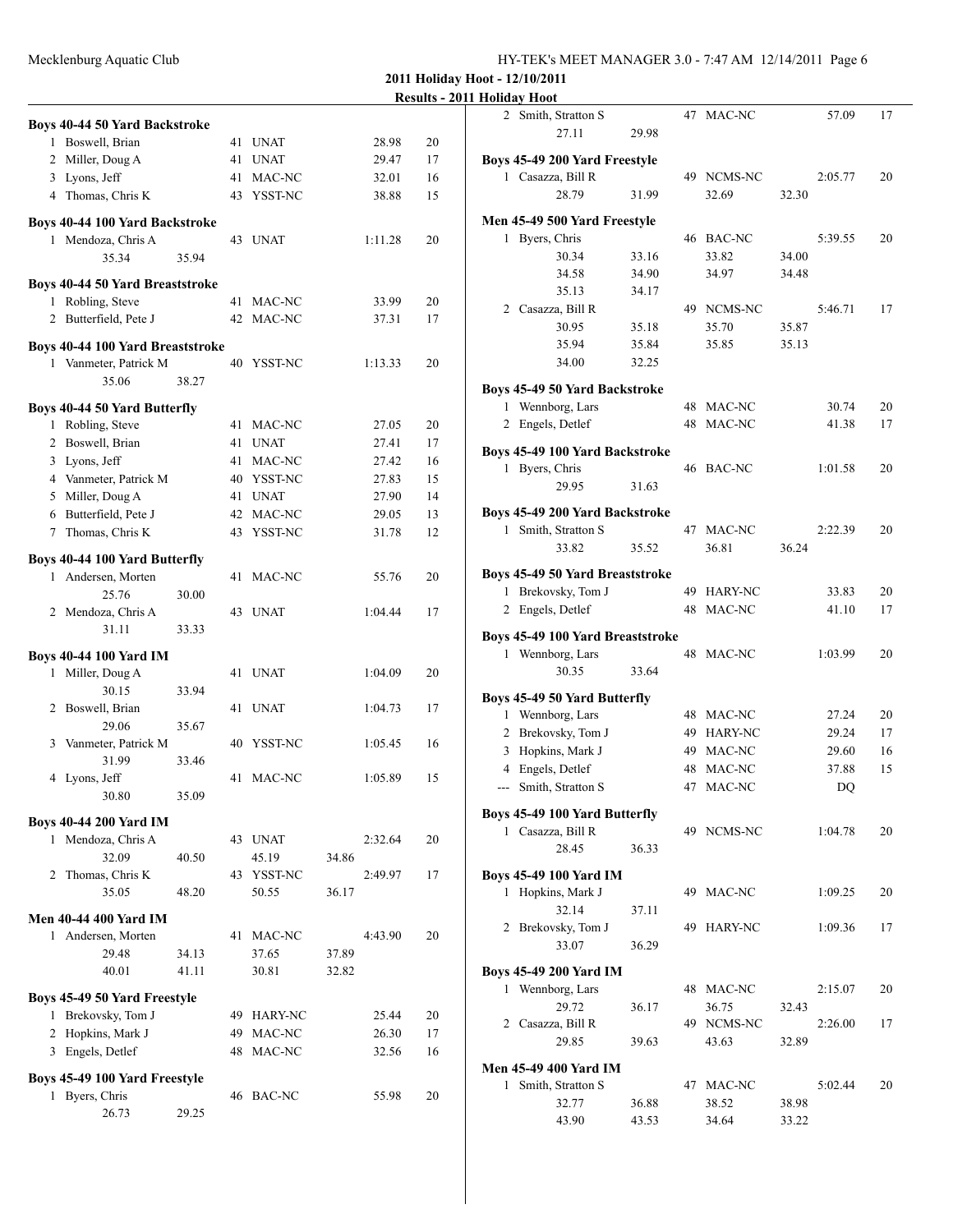**2011 Holiday Hoot - 12/10/2011 Results - 2011 Holiday Hoot**

|   | Men 50-54 500 Yard Freestyle                             |         |    |            |       |         |    |
|---|----------------------------------------------------------|---------|----|------------|-------|---------|----|
| 1 | Marklewitz, John                                         |         |    | 52 MAC-NC  |       | 7:02.63 | 20 |
|   | 37.46                                                    | 39.69   |    | 2:03.10    | 41.08 |         |    |
|   | 41.44                                                    | 41.91   |    | 41.61      | 39.01 |         |    |
|   | 17.33                                                    |         |    |            |       |         |    |
|   | 2 McKee, Bob B                                           |         |    | 54 MAC-NC  |       | 7:15.62 | 17 |
|   | 38.53                                                    | 43.29   |    | 45.15      | 45.31 |         |    |
|   | 46.92                                                    | 44.69   |    | 44.95      | 44.28 |         |    |
|   | 42.31                                                    | 40.19   |    |            |       |         |    |
|   | Boys 50-54 100 Yard Backstroke                           |         |    |            |       |         |    |
|   | 1 McKee, Bob B                                           |         |    | 54 MAC-NC  |       | 1:29.10 | 20 |
|   | 43.25                                                    | 45.85   |    |            |       |         |    |
|   |                                                          |         |    |            |       |         |    |
|   | Boys 50-54 50 Yard Breaststroke                          |         |    |            |       |         |    |
|   | 1 McKee, Bob B                                           |         |    | 54 MAC-NC  |       | 42.12   | 20 |
|   | Boys 55-59 50 Yard Freestyle                             |         |    |            |       |         |    |
|   | 1 Rensink, Rick A                                        |         |    | 59 MAC-NC  |       | 30.58   | 20 |
|   |                                                          |         |    |            |       |         |    |
|   | Boys 55-59 100 Yard Freestyle                            |         |    |            |       |         |    |
|   | 1 Cox Head Jr, George L                                  |         |    | 59 MAC-NC  |       | 58.20   | 20 |
|   | 28.58                                                    | 29.62   |    |            |       |         |    |
|   | 2 Miller, Jamie A                                        |         |    | 57 TMS-NC  |       | 1:28.59 | 17 |
|   | 43.37                                                    | 45.22   |    |            |       |         |    |
|   | Men 55-59 500 Yard Freestyle                             |         |    |            |       |         |    |
|   | 1 Miller, Jamie A                                        |         |    | 57 TMS-NC  |       | 8:56.82 | 20 |
|   | 51.05                                                    |         |    |            |       |         |    |
|   |                                                          |         |    | 54.53      | 52.79 |         |    |
|   | 52.57                                                    | 46.79   |    |            |       |         |    |
|   |                                                          |         |    |            |       |         |    |
|   | Boys 55-59 100 Yard Backstroke<br>1 Stockdale, Steve A   |         |    | 57 BAC-NC  |       | 1:09.08 | 20 |
|   | 33.74                                                    | 35.34   |    |            |       |         |    |
|   | 2 Rensink, Rick A                                        |         |    | 59 MAC-NC  |       | 1:21.18 | 17 |
|   | 38.81                                                    | 42.37   |    |            |       |         |    |
|   |                                                          |         |    |            |       |         |    |
|   | Boys 55-59 50 Yard Breaststroke                          |         |    |            |       |         |    |
|   | 1 Inglefield, Jody                                       |         | 57 | YSST-NC    |       | 32.92   | 20 |
|   | 2 Stockdale, Steve A                                     |         | 57 | BAC-NC     |       | 33.28   | 17 |
|   | Boys 55-59 100 Yard Breaststroke                         |         |    |            |       |         |    |
|   | 1 Cox Head Jr, George L                                  |         |    | 59 MAC-NC  |       | 1:16.18 | 20 |
|   | 36.08                                                    | 40.10   |    |            |       |         |    |
|   |                                                          |         |    |            |       |         |    |
|   | Boys 55-59 200 Yard Breaststroke                         |         |    |            |       |         |    |
|   | 1 Miller, Jamie A                                        |         |    | 57 TMS-NC  |       | 4:00.87 | 20 |
|   | 54.50                                                    | 1:02.80 |    | 1:04.76    | 58.81 |         |    |
|   | Boys 55-59 50 Yard Butterfly                             |         |    |            |       |         |    |
|   | 1 Inglefield, Jody                                       |         |    | 57 YSST-NC |       | 29.91   | 20 |
|   | 2 Rensink, Rick A                                        |         | 59 | MAC-NC     |       | 33.71   | 17 |
|   |                                                          |         |    |            |       |         |    |
|   | Boys 55-59 100 Yard Butterfly<br>1 Cox Head Jr, George L |         |    | 59 MAC-NC  |       | 1:06.56 | 20 |
|   | 30.96                                                    | 35.60   |    |            |       |         |    |
|   |                                                          |         |    |            |       |         |    |
|   | Boys 55-59 200 Yard Butterfly                            |         |    |            |       |         |    |
|   | 1 Miller, Jamie A                                        |         |    | 57 TMS-NC  |       | 4:12.84 | 20 |
|   | 56.39                                                    | 1:07.63 |    | 1:11.69    | 57.13 |         |    |
|   |                                                          |         |    |            |       |         |    |

|              | <b>Boys 55-59 100 Yard IM</b>                              |         |    |             |       |         |    |
|--------------|------------------------------------------------------------|---------|----|-------------|-------|---------|----|
|              | 1 Inglefield, Jody                                         |         |    | 57 YSST-NC  |       | 1:07.42 | 20 |
|              | 31.34                                                      | 36.08   |    |             |       |         |    |
|              | 2 Rensink, Rick A                                          |         |    | 59 MAC-NC   |       | 1:19.66 | 17 |
|              | 37.17                                                      | 42.49   |    |             |       |         |    |
|              | <b>Men 55-59 400 Yard IM</b>                               |         |    |             |       |         |    |
|              | 1 Miller, Jamie A                                          |         |    | 57 TMS-NC   |       | 8:32.16 | 20 |
|              | 1:00.52                                                    | 1:12.83 |    | 1:15.68     |       |         |    |
|              |                                                            | 1:03.76 |    | 1:43.99     |       |         |    |
|              | Boys 60-64 50 Yard Freestyle                               |         |    |             |       |         |    |
|              | 1 Beachler, Michael P                                      |         |    | 60 UNAT     |       | 33.47   | 20 |
|              | Boys 60-64 100 Yard Freestyle                              |         |    |             |       |         |    |
| $\mathbf{1}$ | Seifert Jr, Curt                                           |         |    | 60 CSM-NC   |       | 1:13.84 | 20 |
|              | 35.31                                                      | 38.53   |    |             |       |         |    |
|              | 2 Purdie, John A                                           |         | 62 | MAC-NC      |       | 1:20.87 | 17 |
|              | 38.24                                                      | 42.63   |    |             |       |         |    |
|              | Boys 60-64 200 Yard Freestyle                              |         |    |             |       |         |    |
|              | 1 Beachler, Michael P                                      |         |    | 60 UNAT     |       | 2:45.72 | 20 |
|              | 36.48                                                      | 43.58   |    | 43.91       | 41.75 |         |    |
|              | Men 60-64 500 Yard Freestyle                               |         |    |             |       |         |    |
| $\mathbf{1}$ | Seifert Jr, Curt                                           |         |    | 60 CSM-NC   |       | 7:12.32 | 20 |
|              | 36.58                                                      | 42.71   |    | 44.88       | 44.90 |         |    |
|              | 44.80                                                      | 44.83   |    | 44.16       | 44.48 |         |    |
|              | 43.69                                                      | 41.29   |    |             |       |         |    |
| 2            | Beachler, Michael P                                        |         |    | 60 UNAT     |       | 7:12.84 | 17 |
|              | 36.49                                                      | 42.14   |    | 43.77       | 44.54 |         |    |
|              | 44.22                                                      | 44.86   |    | 44.43       | 44.68 |         |    |
|              | 45.02                                                      | 42.69   |    |             |       |         |    |
|              | Boys 60-64 50 Yard Backstroke                              |         |    |             |       |         |    |
| $\mathbf{1}$ | Purdie, John A                                             |         |    | 62 MAC-NC   |       | 50.08   | 20 |
|              | 2 Beachler, Michael P                                      |         | 60 | <b>UNAT</b> |       | 52.82   | 17 |
|              | Boys 60-64 100 Yard Backstroke                             |         |    |             |       |         |    |
|              | 1 Seifert Jr, Curt                                         |         |    | 60 CSM-NC   |       | 1:29.61 | 20 |
|              | 44.03                                                      | 45.58   |    |             |       |         |    |
|              |                                                            |         |    |             |       |         |    |
|              | <b>Boys 60-64 50 Yard Breaststroke</b><br>1 Purdie, John A |         |    | 62 MAC-NC   |       | 45.52   | 20 |
|              |                                                            |         |    |             |       |         |    |
|              | <b>Boys 60-64 100 Yard IM</b>                              |         |    |             |       |         |    |
| $\mathbf{1}$ | Seifert Jr, Curt                                           |         |    | 60 CSM-NC   |       | 1:31.44 | 20 |
|              | 43.41<br>2 Purdie, John A                                  | 48.03   |    |             |       |         |    |
|              | 43.17                                                      | 49.81   |    | 62 MAC-NC   |       | 1:32.98 | 17 |
|              |                                                            |         |    |             |       |         |    |
|              | Boys 65-69 50 Yard Freestyle                               |         |    |             |       |         |    |
|              | 1 White, Bernie T                                          |         |    | 68 CSM-NC   |       | 31.65   | 20 |
|              | Men 65-69 500 Yard Freestyle                               |         |    |             |       |         |    |
| 1            | Scott, Robert M                                            |         |    | 65 YSST-NC  |       | 6:22.05 | 20 |
|              | 35.25                                                      | 38.24   |    | 39.05       | 39.20 |         |    |
|              | 39.12                                                      | 38.77   |    | 38.91       | 38.80 |         |    |
|              | 38.44                                                      | 36.27   |    |             |       |         |    |
|              | Boys 65-69 100 Yard Backstroke                             |         |    |             |       |         |    |
| 1            | Scott, Robert M                                            |         |    | 65 YSST-NC  |       | 1:18.07 | 20 |
|              | 38.97                                                      | 39.10   |    |             |       |         |    |